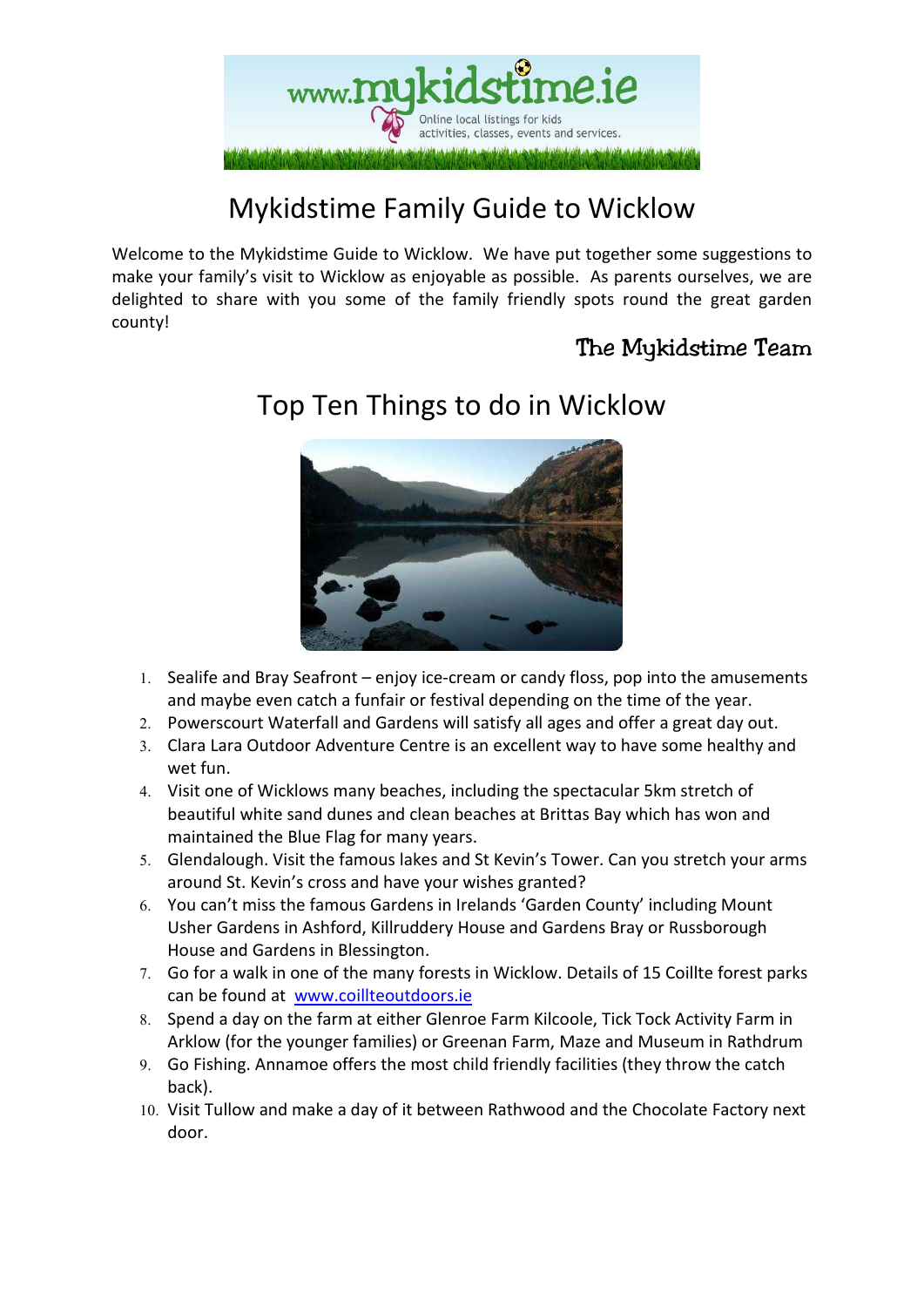

# Indoor Things to Do in Wicklow



- Visit one of the county's 13 libraries including Balllywaltrim library on the Boghall Road, Bray.
- Catch a movie in the Gaiety Cinema in Arklow or art house movies in the Mermaid Arts Centre, Bray.
- Go bowling in The Diamond Bowl & Kidzone in Wicklow town or Bray Bowl on the Quinnsboro Road.
- Visit the indoor playcentres at Greystones (Zoom www.zap.ie), Kilcoole (Jungle Mania 01 2017730) or Wicklow Town (Diamond Bowl and Kidzone http://www.wicklowbowl.ie)
- Visit Star Leisure on Bray seafront for some indoor entertainment.
- Call Rainy Days Studios in Wicklow town to paint your own pottery (0404) 79343
- Visit the historic Wicklow Gaol in Wicklow Town, one of the most haunted places in Ireland
- Discover the National Sea life Centre in Bray. Check out their website for cheaper admission prices http://www.visitsealife.com/Bray/
- Kids & adults will enjoy a workshop in the Chocolate Garden of Ireland (on the border of Carlow but on Wicklow soil!) 12 euro will cover a 2 hour workshop where adults and children can learn all about making chocolate and make their own souvenir to take home with them. Call in advance (059) 6481999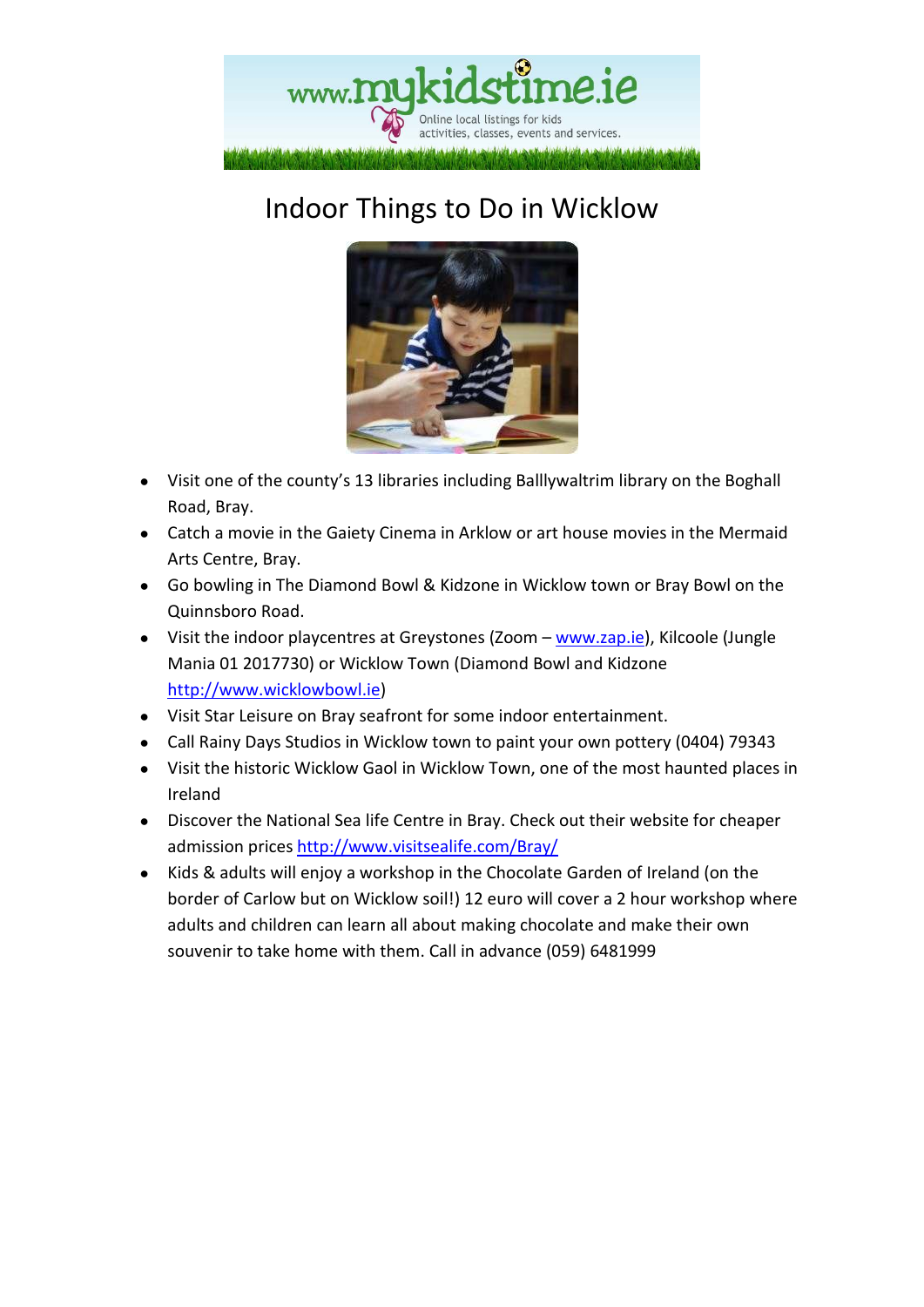

# Outdoor Things To Do



- Visit some of our beaches, including our Blue Flag beaches at Brittas Bay South, Brittas Bay North and Greystones.
- Glendalough Visitor Centre/ Wicklow Mountains National Park http://www.wicklowmountainsnationalpark.ie/ (Free parking at Glendalough and €4 euro at the National Park , 25 minute walk between the two)
- National Garden Exhibition Centre, Kilquade which has a play area with seating area for the café so it's a relaxing venue for adults in charge.
- Explore the many walks at Avondale House and Forest Park The Charles Stewart Parnell Museum, Rathdrum. Café and Playground on site.
- Enjoy the playground, snack shop and have your own BBQ beside the waterfall at Powerscourt Gardens and Waterfall, Enniskerry
- Visit Tara's Palace Museum of childhood which has recently moved from Malahide Castle, Dublin out to Powerscourt House www.taraspalace.ie
- Take a nature walk at some of our forest parks (numerous) or for something different visit the Indian Sculpture Park in roundwood (Seasonal. Under 16's free) http://www.victoriasway.eu/
- View one of the most beautiful house in Ireland at Russborough House, Blessington http://www.russborough.ie where the children will enjoy finding Cupid in the 2000 sq meter maze
- Explore the beautiful grounds and set for many movies at Killruddery House and Gardens, Bray http://www.killruddery.com/
- Mount Usher Gardens, Ashford which also has an Avoca shop on site.
- Visit Ballykissangle, Avoca, and the meeting of the waters.
- Shoreline Sports Park, Charlesland hosts the largest stakeboard/BMX park in the country (age 10+ and open on dry days only) along with other facilities including an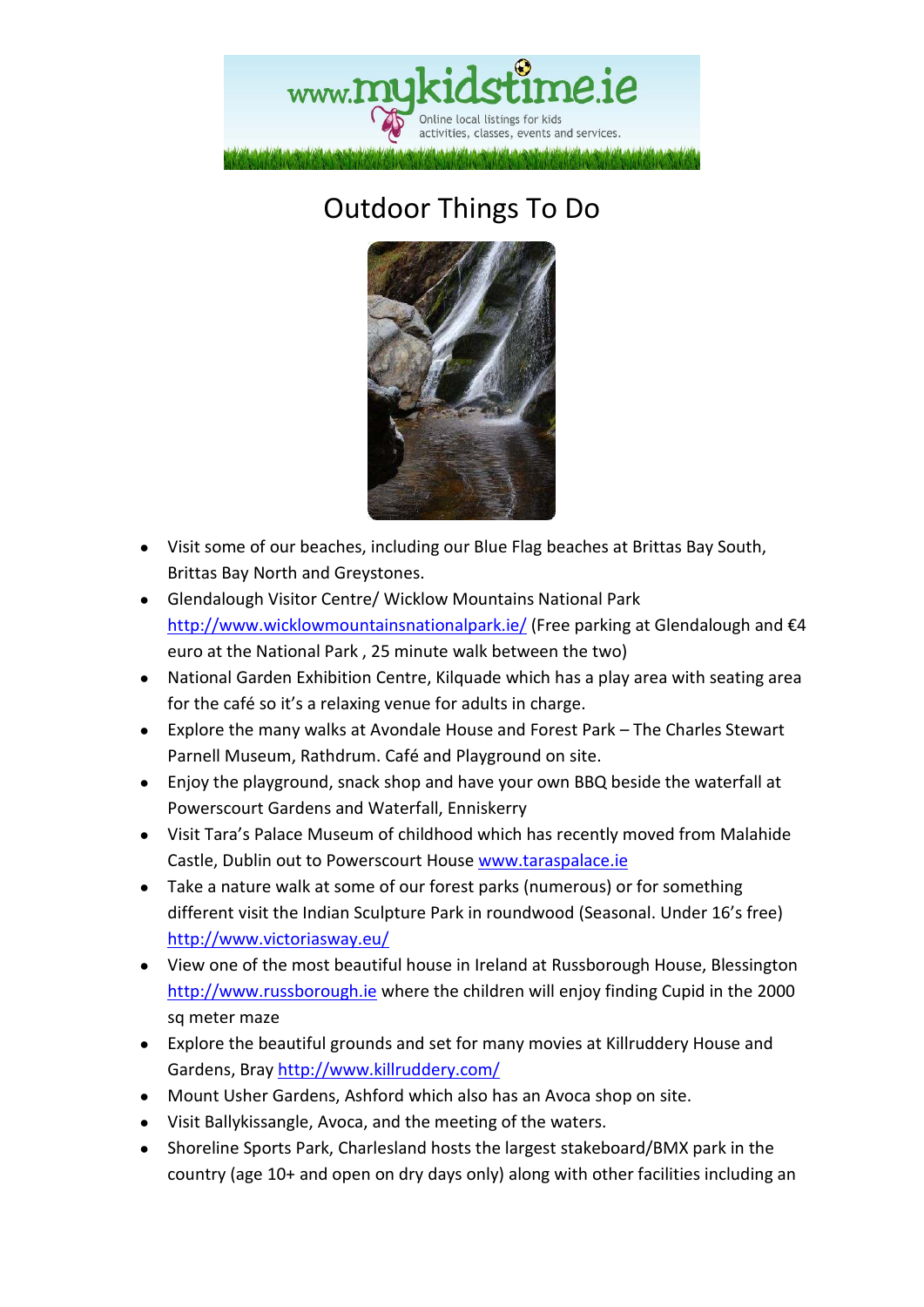

all-weather football pitch available to hire individually. http://www.shorelineleisure.ie/Charlesland.charlesland.0.html

- Visit a pet farm such as Glenroe Farm in Kilcoole or Greenan Farm Museum and Maze, Rathdrum.
- The younger kids will be kept amused for hours in the Tick Tock activity Farm, Arklow with their activity bus, pet farm, play area and fast track race track ( Café and baby changing area on site, phone 040 233624)
- If your children are 8 or above spend a half day of activities in Kippure Estate, Blessington (at time of writing these were available Wednesdays, Saturdays and Sundays and cost €39 per person). Avon Ri Activity Resort is an alternative with 4 star accommodation with restaurant and bar (see accommodation for further info)
- Next door to the chocolate factory (Tullow, but not really Carlow) visit Rathwood Home, gift and Garden World where the restaurant is buggy friendly with baby changing & high chairs available & a train ride takes you along woodlands walks down to feed the ducks. Woodlands falconry on site opens Wednesday to Sunday (admission fee) & there is an animal farm and playground too.
- Clara Lara Fun Park opens from May to September offering outdoor adventure for all ages. http://www.claralara.com/
- If your children are old enough to appreciate bigger walks why not climb the Big or Little Sugar Loaf or take the Bray to Greystones Cliff Walk for some spectacular scenery
- Go horse riding in one of the several equestrian centres such as the Brennanstown Riding school Kilmacanogue or Happy Days Horse and Pony Camp, Ballyduff, Arklow where you can avail of lessons for children from age 3 (www.happydays.ie)
- Try a spot of fishing all over the county including Aughrim, Greystones, Bray or Blessington lakes for the winter months (www.anirishanglersworld.com or www.fishwicklow.ie) Annamoe Trout Farm is a good option for children as it contains a junior bait fishing pond (www.annamoetroutfishery.com)

.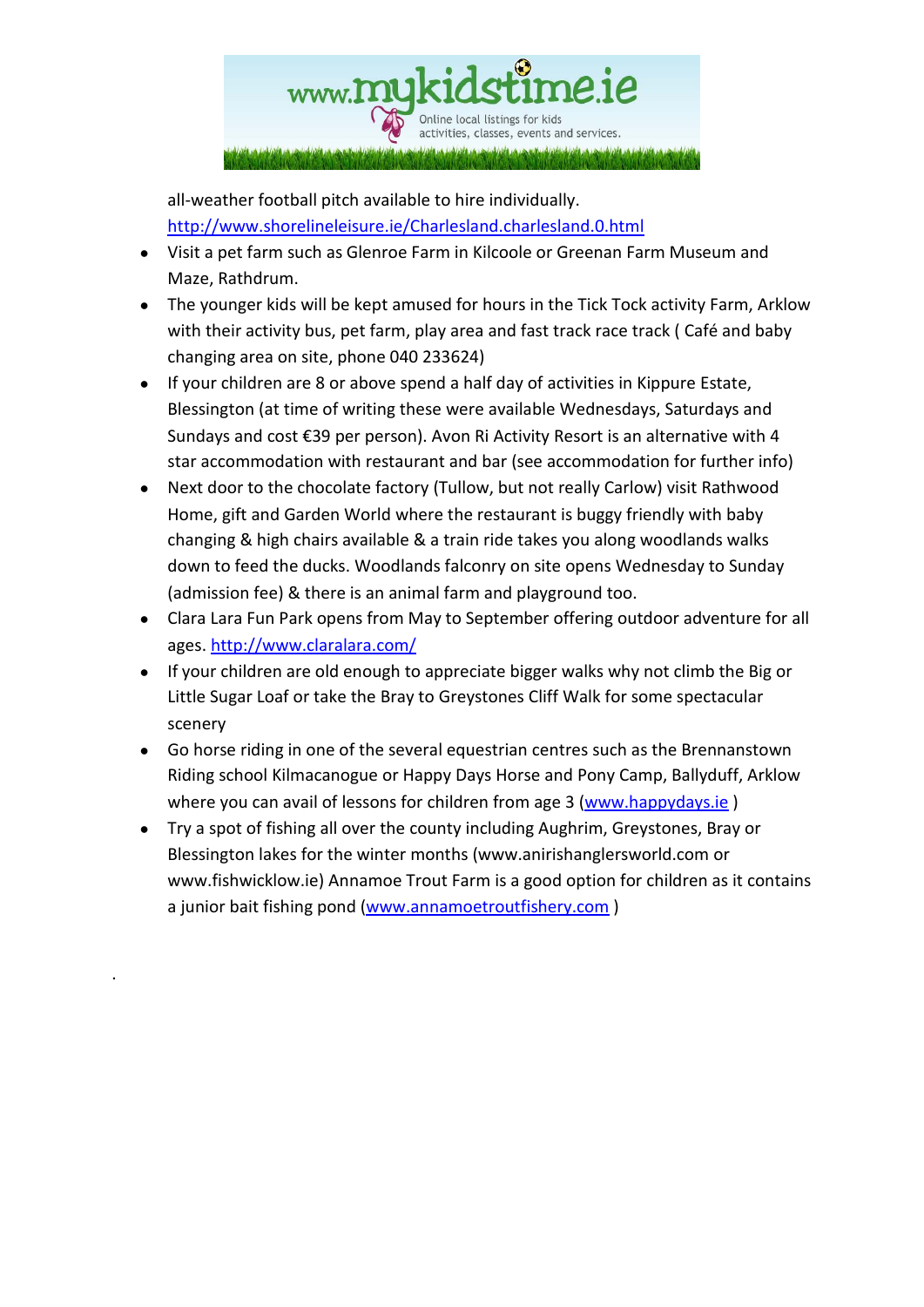

#### Where to Stay



*Please mention Mykidstime when Booking* 

**The Esplanade Hotel, Bray** http://www.esplanadehotel.ie/

On the seafront, at the foot of Bray Head, the family friendly Esplanade Hotel faces the promenade. It has spacious rooms including large family rooms, free Wi-Fi and free parking.

**The Ramada Hotel, Bray** http://www.ramadabray.com/

**Druids Glen Hotel, Newtownmountkennedy**  www.druidsglenresort.com

**The Glenview Hotel, Delgany**  http://www.glenview.com/

**The Grand Hotel, Wicklow Town**  http://www.grandhotel.ie/

**The Arklow Bay Hotel**  http://www.arklowbay.com/ With spacious rooms and free WiFi, Ramada Bray, a family friendly hotel, is about one kilometre from Bray's seafront promenade & beach.

Interconnecting & Spacious Family Rooms, Kids Under 12 Eat Free with Specially Designed Kid's Menu. 24 Hour Family Room Service, Complimentary DVD Players for Rooms On Request, with a selection of Family Movies. Self-catering homes also available on the grounds through Trident Holiday homes (01 2018440)

Just off the N11, The Glenview has a selection of spacious family bedrooms catering for up to 4 children and also a number of interconnecting family rooms to cater for up to 6 children. They run a kids club with activities for children during mid-term and summer breaks.

Has family rooms sleeping a max of 4 people excluding a cot and offers some good value breaks.

Organised activities during holidays includes kids clubs, evening DVD's etc. Often has good offers for 2 adults and 2 children staying free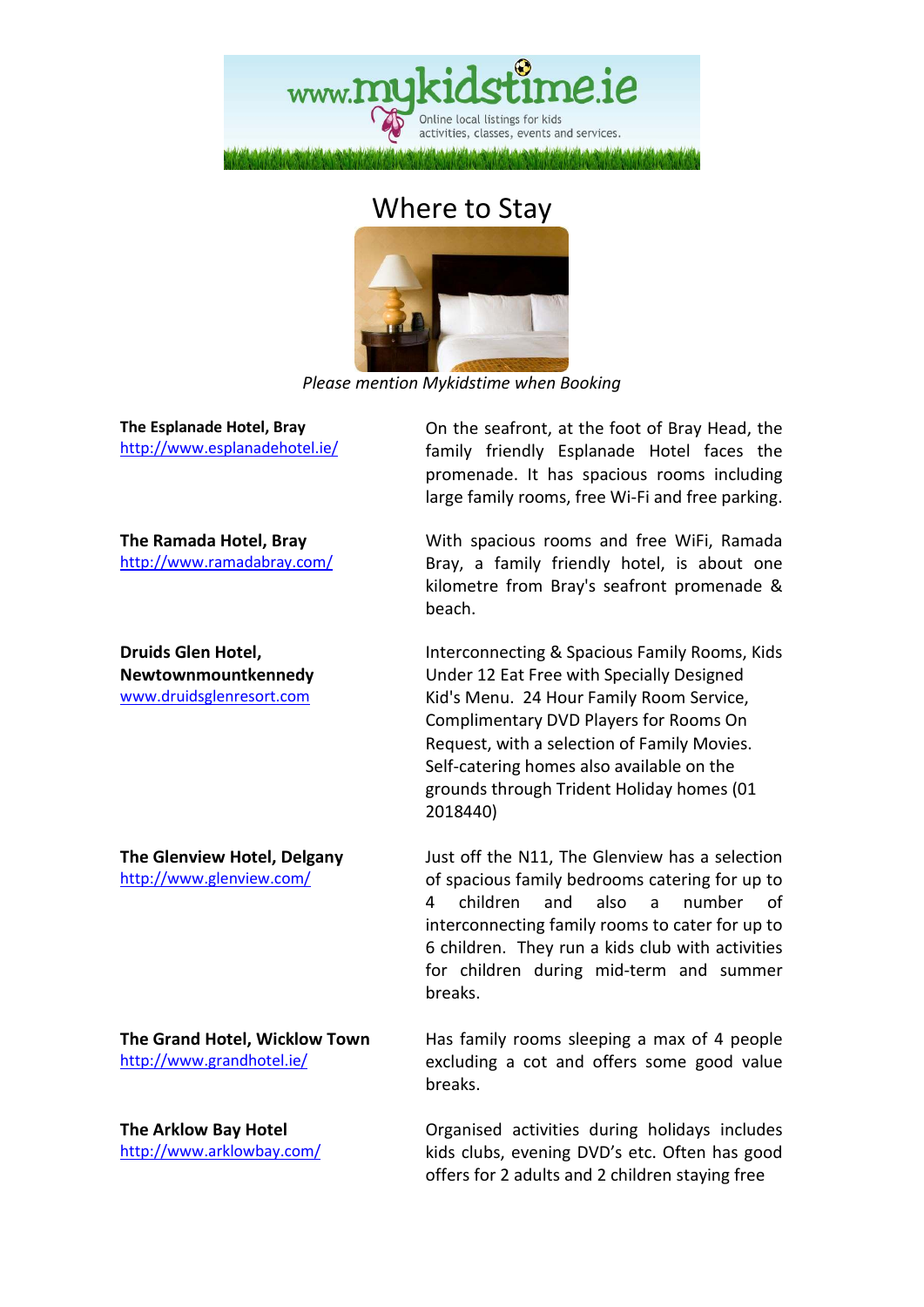

**Hidden Valley Camping and Caravan Park, Rathdrum** 

http://www.irelandholidaypark.com/

**River Valley Caravan Park, Redcross**  http://www.rivervalleypark.ie/

**Avon Ri, Blessington**  www.avonri.com

**Leabeg House Holiday Cottages, Newcastle**  www.leabeghouse.com

**Ashford Self Catering**  www.ashfordselfcatering.com

**Abhainn Ri, Hollywood**  http://www.abhainn-ri.com/

**Moneylands Farm Arklow**  www.moneylandsfarm.com

4 star facilities just 15 minutes from Glendalough with childrens playground, kayaking and swimming included in their many facilities

River Valley is a multi-award winning family run park in the Garden of Ireland surrounded by green hills in the quaint village of Redcross.

Avon Rí resorts combines luxury self-catering accommodation, an excellent restaurant and café bar with structured outdoor activities, leisure facilities and a breath-taking lakeshore setting in the Wicklow countryside.

Leabeg House has a charming period Courtyard which has been tastefully converted into several cottages. Also, cots and high chairs to facilitate little guests. Tennis room, BBQ and laundry facilities on site

3 and 4 bedroom modern self-catering homes 5 minute walk from Ashford Town on Rossana Farm.

Luxury self-catering offering superb quality accommodation and lots of wonderful special features and activities on site such as farm walks, play barn, farm animals, Irish home cooked foods and a welcome pack on arrival. Children are included in feeding the animals, changing their water & collecting eggs.

4 star self-catering luxury apartments and B&B with on-site pool, table tennis, gym, tennis court and golf simulator. Spanish camp runs during July and August and for additional fee, guests can join in (ages 4-12).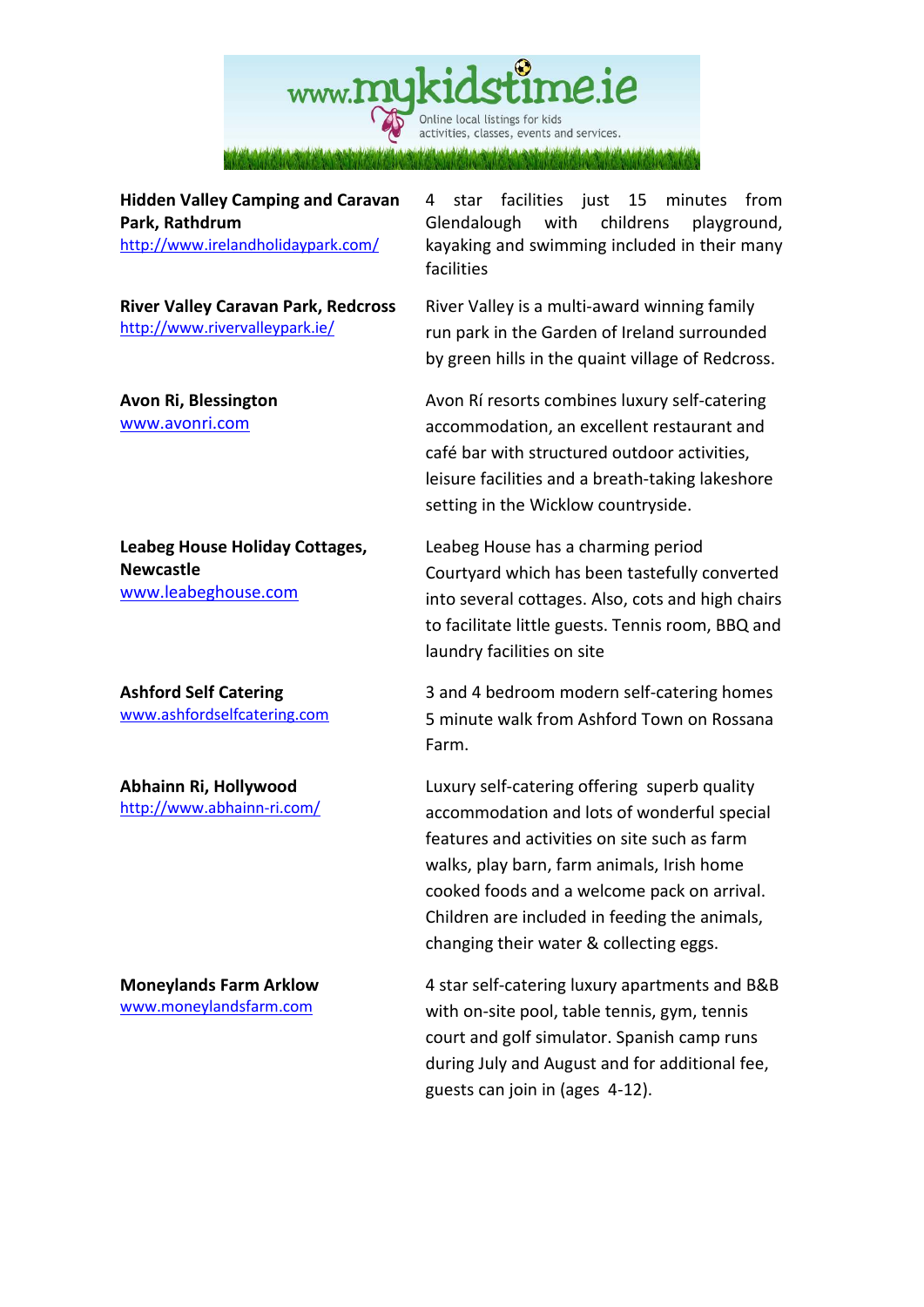

# Where to Eat



- Numerous fast food outlets including Eddie Rockets & McDonalds in Bray
- Pizza's 'n' Creams in Bray is near Sealife and family friendly
- Mermaid Theatre in Bray has a nice café with a small play area and toilets with baby changing facilities in adjoining HSE offices
- Kilquade garden centre has the copper kettle which has nice indoor and outdoor seating and playground, mentioned below.
- The Lounge at the Powercourt Arms country house hotel in Enniskerry offers kids menus and great free parking.
- The Weir, Ashford House
- Druids Glen Resort, Newtownmountkennedy. Don't forget to ask reception for colouring books and pencils.
- Pub grub at the Beach house or the Burnaby, both in Greystones and both with pleasant outdoor seating areas. Behind the Burnaby (turn at AIB Bank), avail of paid parking and get refunded at the bar.
- Award winning food available in Bates Restaurant in Market Square, Rathdrum or for family friendly pub grub with free cordials for the kids try Jacobs Well on the main street.



#### Playgrounds

- Arklow several.
- Aughrim  $-$  beside lake and park in the village
- **Blessington**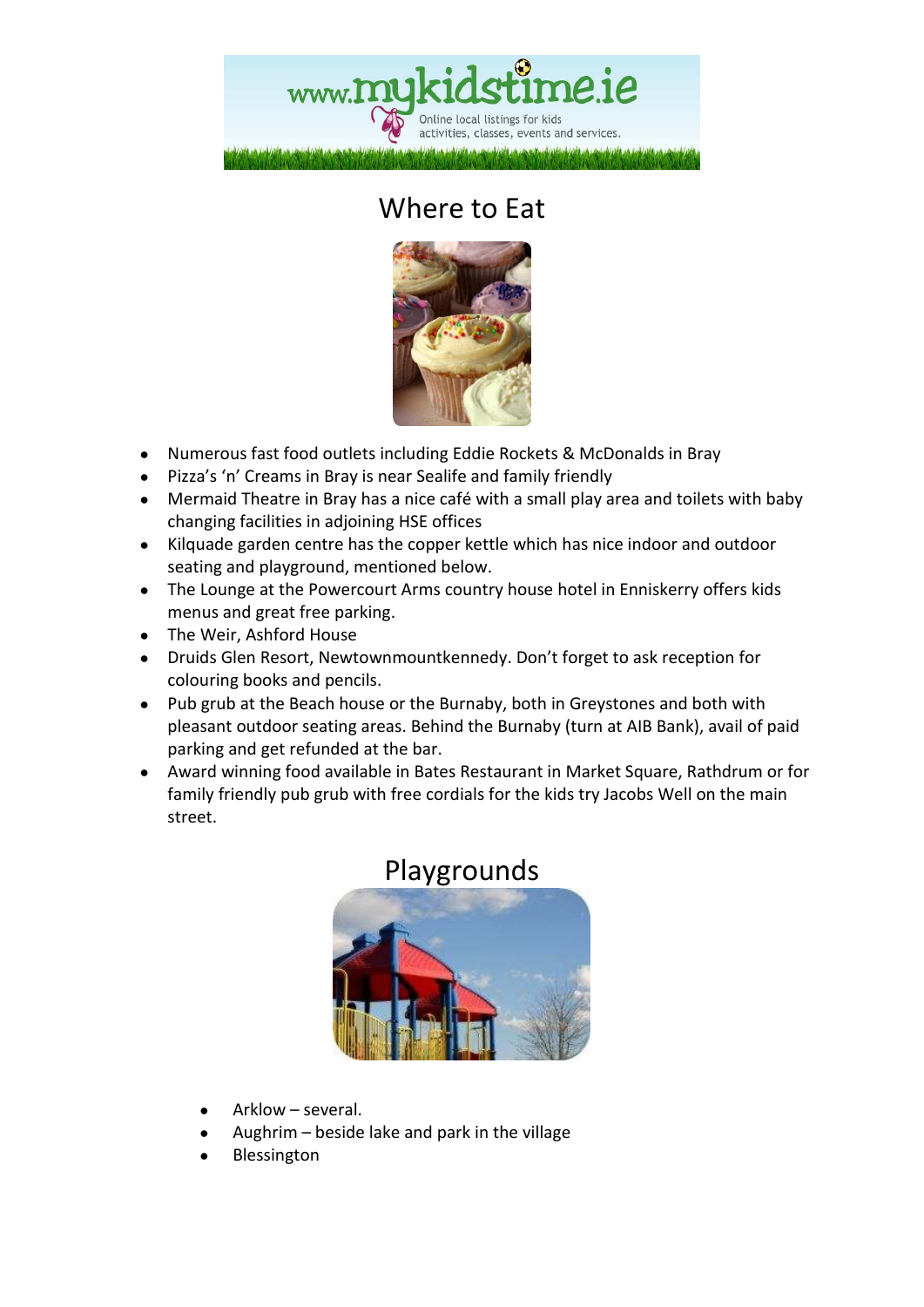

- Bray several including a modern one off the Sidmonton Road, close to the Esplanade Hotel.
- Greystones beside south beach and Charlesland
- Kilquade  $\omega$  garden centre
- Newcastle beside community centre
- Rathdrum beside Parnell Park.
- Wicklow town

#### Other Suggestions

- Visit one of the Saturday markets such as the community centre Newcastle  $\omega$ 10.30am or Stratford Lodge School, Church Lane Baltinglass at 10am.
- Public swimming pools can be found at Shoreline (Bray & Greystones) Coral Leisure Centre (Wicklow Town & Arklow).
- On a rainy day, have a **road trip**. Drive the Glenmalure drive starting south of Laragh or visit some of the picturesque small towns of Aughrim, Tinahely and Shillelagh. Visit one of the highest villages in Ireland, Roundwood.

Visit www.mykidstime.ie for lots more suggestions for things to do while you are in Wicklow



Shopping

- Bridgewater shopping centre Arklow (often has organised events for children at weekends and during holidays)
- Smyths are in Bray, Toymaster in Wicklow town
- Bray and Wicklow are both busy shopping towns with a variety of shops and services.
- Avoca Handweavers in Kilmacanogue off the N11 for toys and clothing and a yummy café
- Rathwood in Tullow for ladies fashions and shoes.
- For essentials, Dunnes, Tesco, Supervalu and Superquinn all have stores in the county including Blessington, Bray, Greystones, Newtownmountkennedy, Kilcoole and Wicklow town. Centra can be found in Rathdrum and other towns.